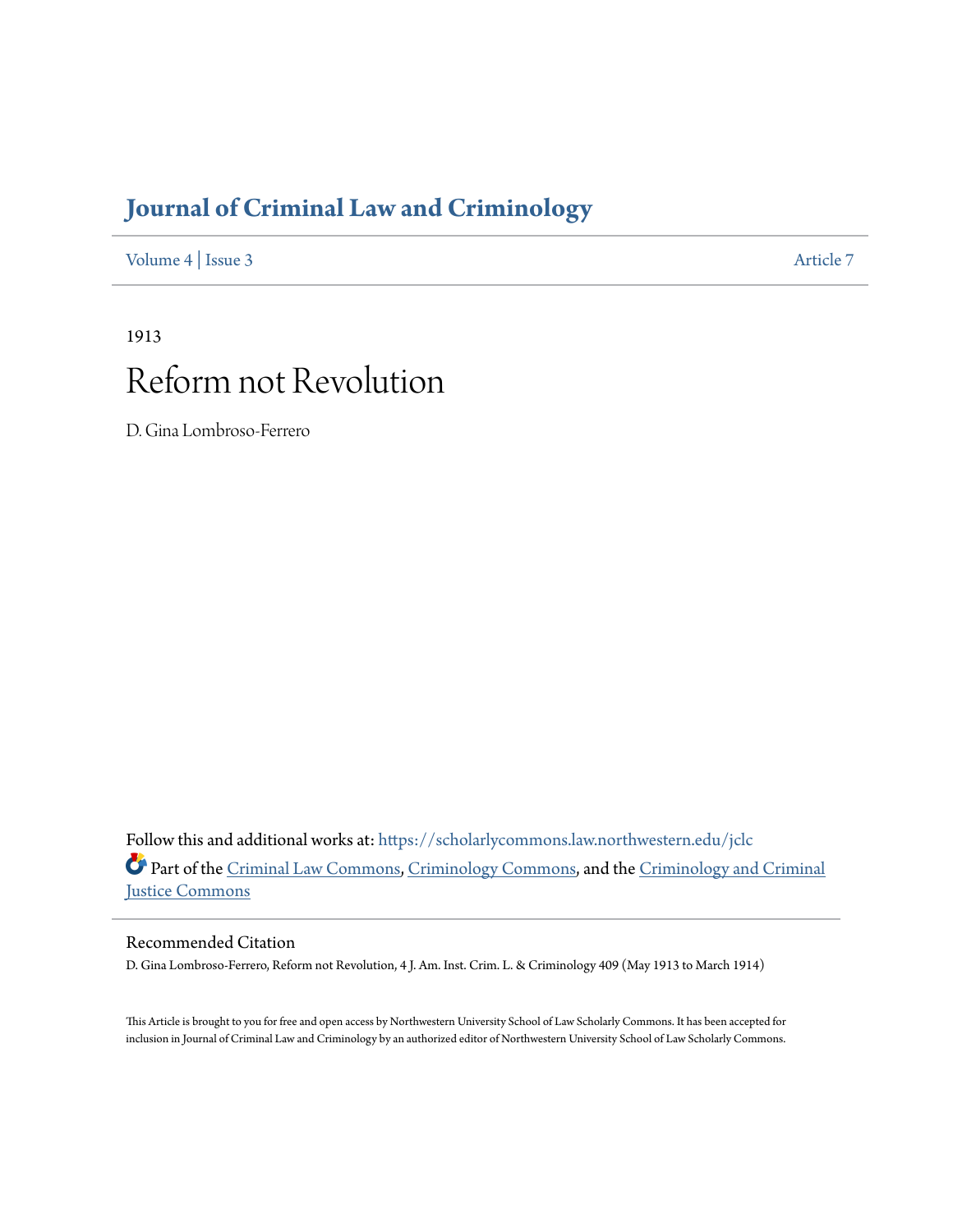#### REFORM NOT REVOLUTION.

#### D. GINA LOMBROSO-FERRERO.

I read in the last November number of your Journal the address by Mr. Frank L. Randall, at the assembly of the Institute of Criminal Law, in which he expresses many advanced ideas about criminals and the penal system. His proposal to let the judges decide whether the accused is guilty or not and to submit to the commission of technical and competent experts to decide the means of correcting him, seems to me very good. It solves indeed a great difficulty, that till now has prevented the realization of the reforms which the new school proposes, and I consider this the best and most practical thing that has ever been projected.

I hope that Mr. Randall will come to the Congress of Criminal Anthropology two years hence at Budapest. I am sure that his proposal will have the admiration of his European colleagues-and all the more so when he shall have put it into practice.

However, because I judge this the best of all projects, and because I want it to be applied not only in America, but also in Europe, I ask permission to express my opinion frankly; I ask him not to put such a project too rashly into practice. If Mr. Randall were living in Europe it would not be necessary to urge this. But America is a country full of enthusiasm and very favorable to new ideas, and it is possible that Mr. Randall's projects, very good and practical to be sure, may be in danger of being applied too quickly. I will explain: the project decreases a great deal the function of judges; it is revolutionary as Mr. Randall said; for that reason, it must be applied only if it has a good chance of success, which it has not yet, as I think. The discussion that followed Mr. Randall's lecture demonstrated that many of the institutions which the project would make necessary do not exist. Judge Gemmill of Illinois said that the judges themselves would be able to tell whether many of the guilty persons were epileptics or mad or weakminded, and to send them to the insane asylum or other institution, but that such institutions have not been established in sufficient number and of the proper kind to meet all demands. The judges, therefore, are obliged to send them to prison.

If Mr. Randall's project should be realized in a state of the Union in which no asylums for the criminal insane exist, nor farms for weak and epileptic persons, what will become of the reform? The judges must continue the practises to which they are forced at present. The condi-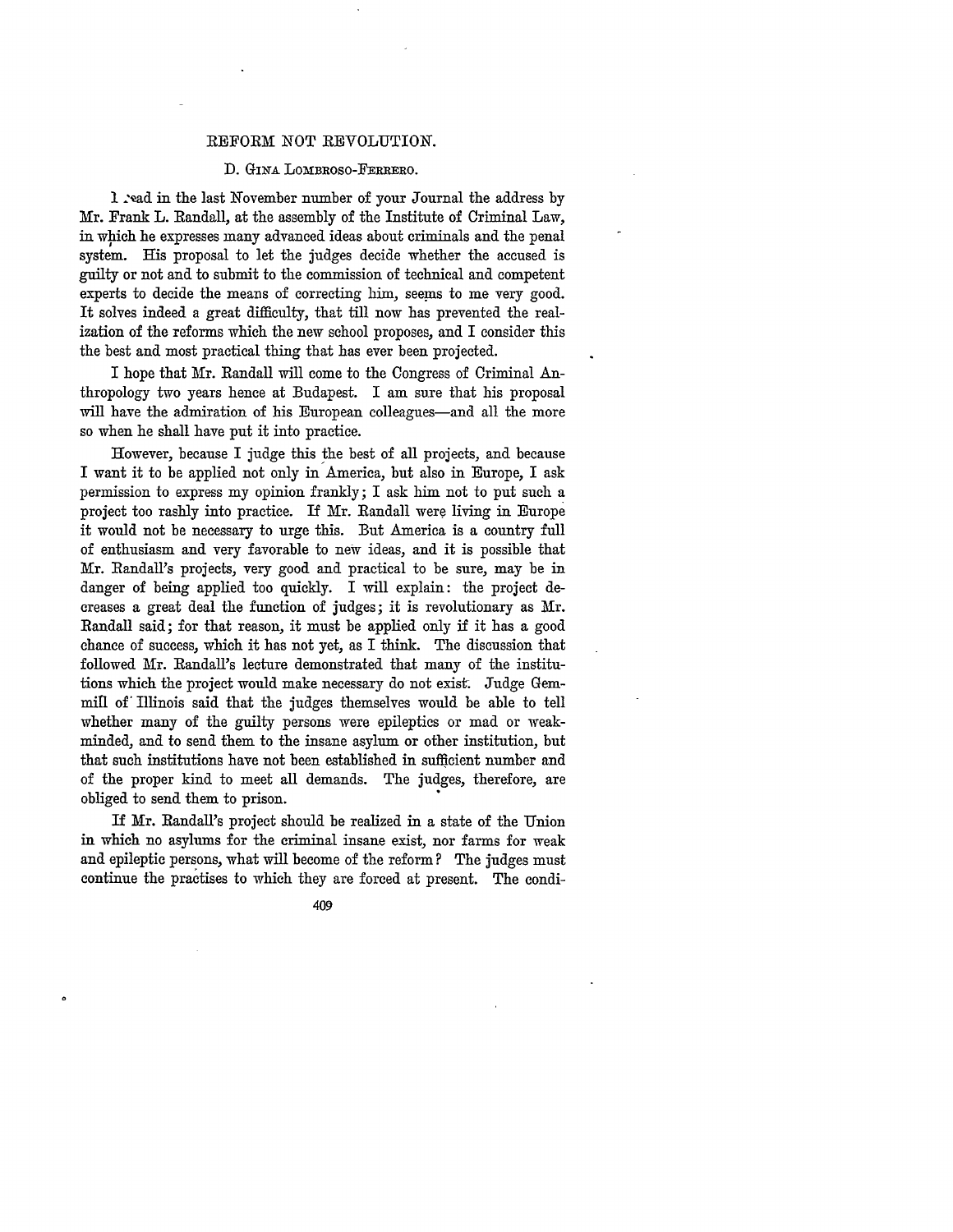#### D. GINA LOMBROSO-FERRERO

tions of public safety would not become better nor would the situation of the delinquent be improved. The new system itself would bear the blame rather than the lack of the necessary facilities. Thus it happened in France and Italy where the reform of the probation system had been established earlier in the code than in practice.

Since in France a probation officer did not exist, the man condemned to probation remained in liberty, multiplying the crimes and. arrests, to the great scandal of the public and of the jurists who attributed the increase of crime to the reforms introduced in the code instead of to the impossibility of right enforcement. Although the new school had strongly fought against these and other reforms set forth in the code as premature, it was loaded with the disgrace. Because this proposal truly represents my father's ideas, I hope his advice may be heard, for he would have the success of the project very much at heart.

"Why am I a reformer?" wrote Lombroso in his book, *Croppo presto -Oppunti al nuovo Codice penale.* From the reformers I have had many unhappy experiences, therefore I ask that if it is necessary to accomplish a reform it should be carefully worked not, because the most rational modifications made suddenly have some evil consequences. If a thing has not become flesh and blood in us, even if imposed by the laws, it becomes a dead matter. Therefore, instead of proposing these radical modifications which my opponents offer, I ask, I demand, that in the code two words may be changed so as to *pronounce indefinite seclusion for the born criminals who can* not *be corrected at all and to those whom the disease may render less odious, but not less dangerous.* Whether they are ill or not, they are harmful to themselves, dangerous to posterity and their seclusion is not more unjust than that of the common insane and surely it is much more useful."

These reforms are not revolutionary and they agree very well with the remarks of Mr. Randall on the impossibility of classifying the criminals. By born criminals Lombroso does not understand simply the most ferocious ones, but all those who have had many a relapse, showing that they are not able to live, without committing new crimes. Striking recidivism under all its forms one hits as well dissolute men who commit crimes out of debauchery as thieves, or murderers or cheaters who repeat their crimes. These small modifications may prepare the country for the most important reforms that can be afforded, after the required institutions shall have been founded. In Holland and Japan where the new school has penetrated much deeper, they began by founding schools for detectives and jailers. Afterward they founded criminal asylums and farms for epileptics, and later they will change the code. So, at least

410